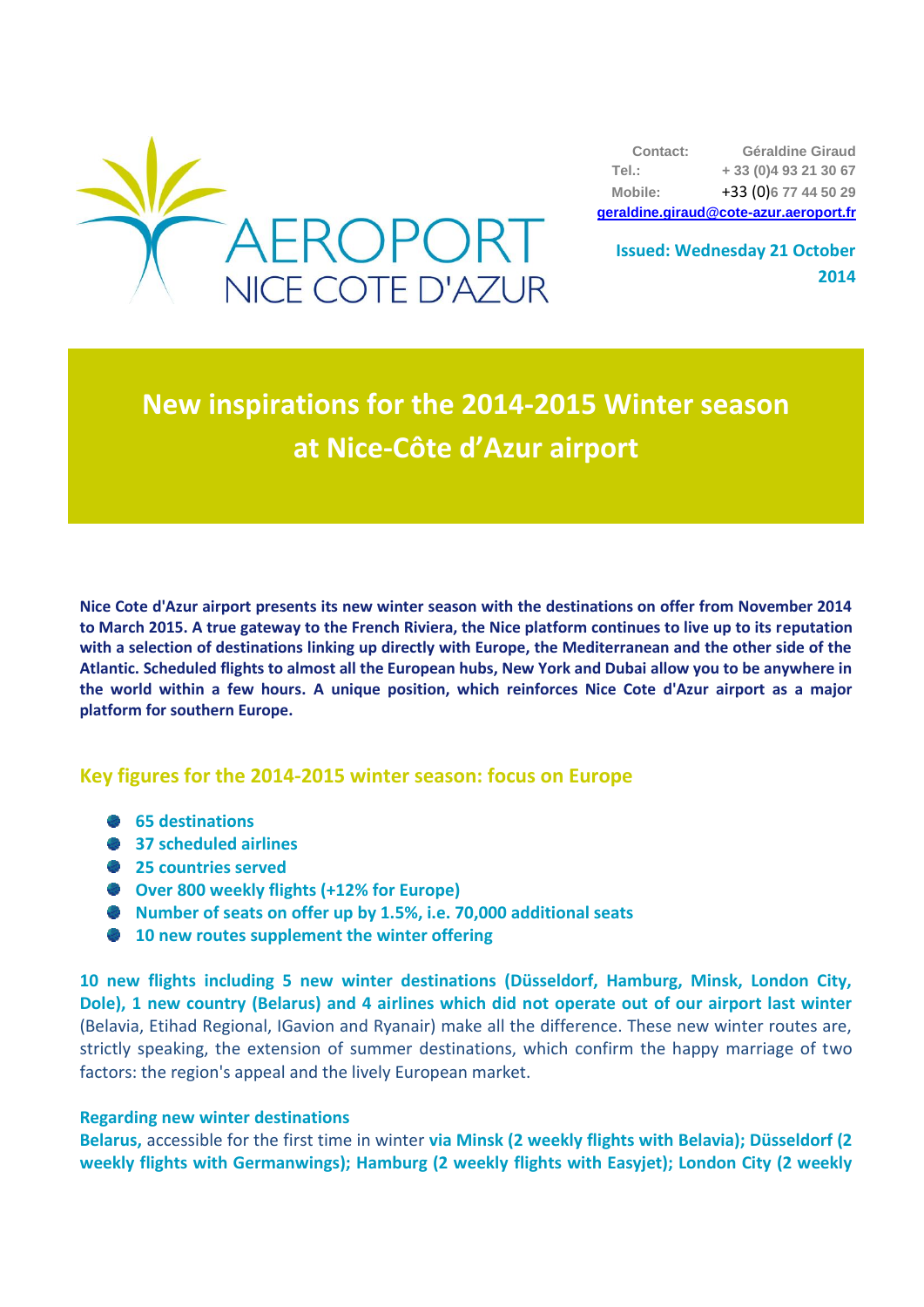flights with British Airways) and Dole (2 weekly flights with IGavion), is also part of the new winter routes offered by Nice Cote d'Azur airport.

#### **Regarding more winter frequencies**

**5 extensions of summer season flights allow you to discover Stockholm via SAS** (+2 weekly flights); **Dublin with Ryanair** (+3 weekly flights)**; Lisbon and Marrakesh via easyJet** (+3 weekly flights); **Geneva via Etihad Regional** (+5 weekly flights).

#### **Our daily flights to the main hubs**

**Over 35 flights take you every day to one of the international hubs linking Nice Cote d'Azur airport to 5 continents:**

- **Amsterdam**: 4 daily flights to **the Americas, Africa or Asia.**
- **Brussels:** 2 daily flights to **Africa and the Americas.**
- **Copenhagen**: 9 weekly flights to **Asia and the Americas.**
- **Dubai**: 1 daily flight to **East Africa and Asia/Pacific.**
- **Frankfurt**: 3 daily flights to **Asia and North America.**
- **Istanbul:** 1 daily flight to **Asia.**
- **Lisbon**: 2 daily flights to **Brazil.**
- **London Heathrow:** 5 daily flights to **the Americas, Africa or Asia.**
- **Madrid**: 15 weekly flights to **Central and South America.**
- **Munich:** 3 daily flights to **North America and Asia.**
- **Paris-CDG:** 8 daily flights to **the Americas, Africa and Asia.**
- **Rome**: 2 daily flights to **North America.**
- **Vienna:** 10 weekly flights to **East and Central Europe.**
- **Zurich:** 3 daily flights to **the US and Asia.**

## **About our intercontinental flights**

You can still fly to New York direct from Nice thanks to our **4 weekly flights** (+ an extra flight for the NY marathon on 2 November), until the route takes a winter break between 5 January 2015 and 28 March, i.e. resuming a little earlier than the previous year (on 6 April in 2014) . This offer comprises **+13.5% more seats** than those available in winter 2014.

The daily flight to Dubai continues to offer 2,500 seats every week towards various destinations in the Middle East and the Asia-Pacific.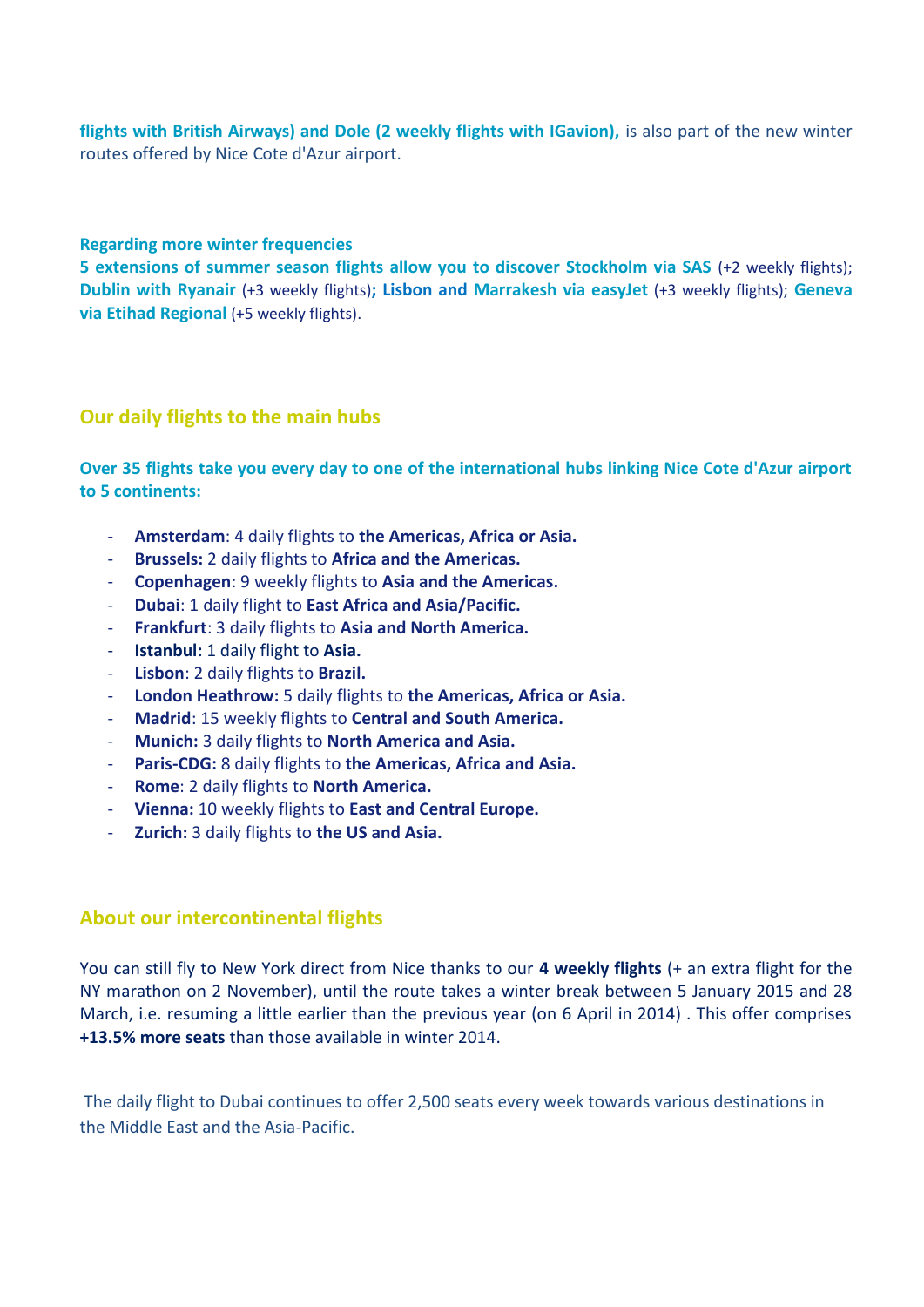#### **Winter getaway suggestions**

Take a break and fly direct and non-stop out of Nice Cote d'Azur. For change of air, here is a selection of the top destinations for the winter 2014-15:



- **Fancy Scandinavian design? Fly to Stockholm** (5 weekly flights).
- Yearning for some far out Christmas shopping? Whizz off to **Dubai** (7 flights weekly, i.e. daily flights).
- In the mood for a city break in a cultural mecca? Visit **London** (11 daily flights to the 5 London airports).

## **Simplify booking for direct travel out of Nice**

To get the best offers in real time, go to the Travel tab of the airport website at **[en.nice.aeroport.fr.](http://en.nice.aeroport.fr/)** Our entire choice of 65 direct destinations out of Nice is just a click away!

*Nice Côte d'Azur airport is the second airport business in France after Paris, with 11.5 million passengers in 2013, 105 direct destinations and 53 scheduled airlines serving 34 countries. Outside Paris, it is the only French airport to offer daily flights to New York and Dubai.*

*Aéroports de la Côte d'Azur manages the Nice Côte d'Azur, Cannes Mandelieu and, since late July 2013, the Saint-Tropez, airports. It is Europe's Number 2 business aviation airport.*

*[http://en.nice.aeroport.fr](http://en.nice.aeroport.fr/)*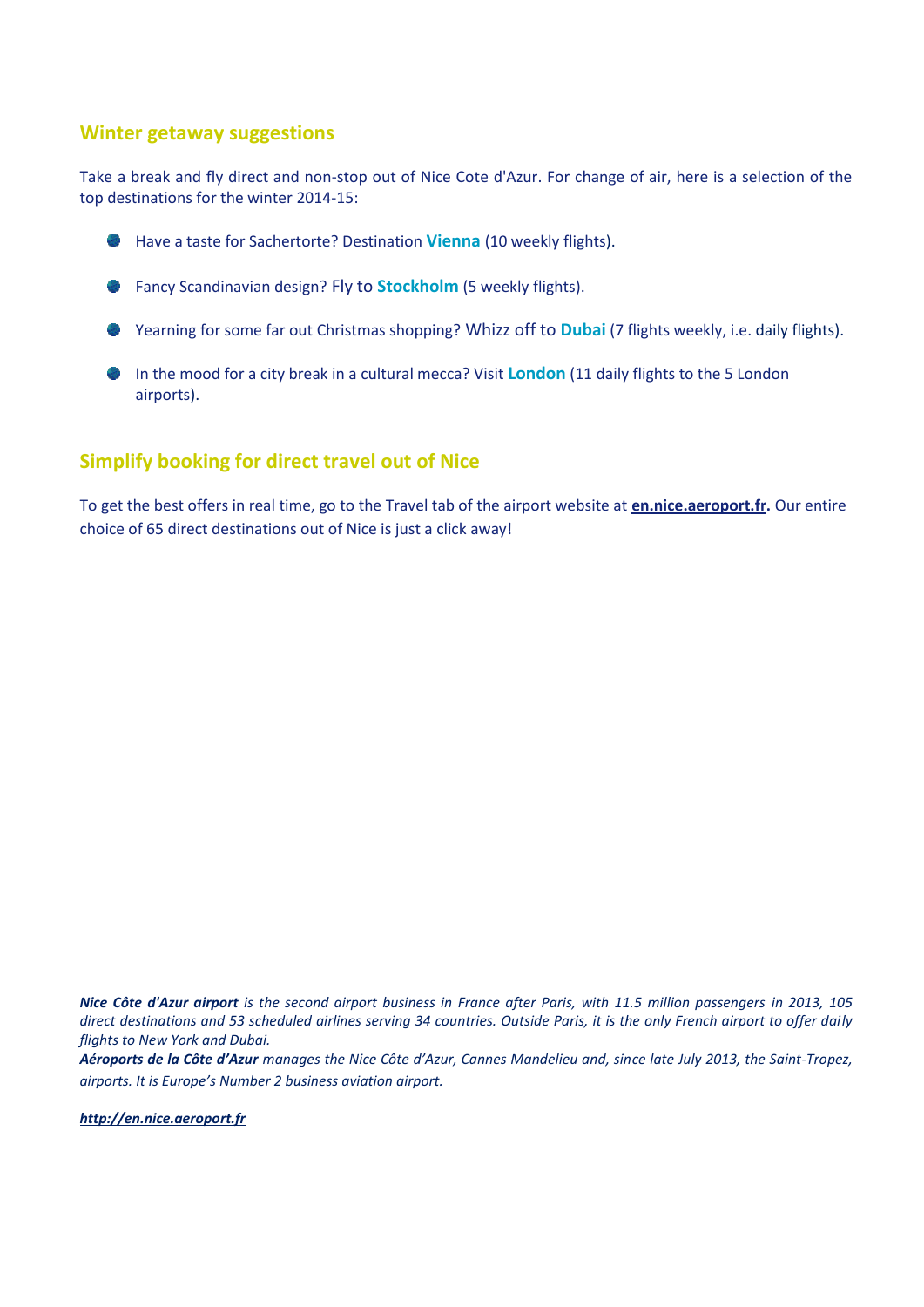| <b>REGION</b>       | <b>PAYS</b>          | <b>DESTINATION</b>             | ALINOPONT MOL OUTLID ALON (88.14 OCCOMO 2014)<br><b>COMPAGNIE</b> | L                       | M              | М              | J                       | V                       | $\overline{\mathbf{s}}$ | D              | FREQ<br><b>IEBDO</b>      | TERM.                   | LANCEMENT<br><b>NOUVEAUTE</b> |
|---------------------|----------------------|--------------------------------|-------------------------------------------------------------------|-------------------------|----------------|----------------|-------------------------|-------------------------|-------------------------|----------------|---------------------------|-------------------------|-------------------------------|
|                     |                      | BERLIN                         | <b>EASYJET</b>                                                    | $\mathbf{1}$            | $\bf{0}$       | $\theta$       | $\mathbf{1}$            | $\mathbf{1}$            | $\mathbf{1}$            | $\mathbf{1}$   | 5                         | $\overline{2}$          |                               |
|                     |                      | COLOGNE                        | <b>GERMANWINGS</b>                                                | 0                       | 0              | $\mathbf 0$    | $\mathbf{0}$            | $\mathbf{1}$            | $\circ$                 | $\mathbf{1}$   | $\overline{2}$            | $\mathbf{1}$            |                               |
|                     |                      | <b>DUSSELDORF</b>              | <b>GERMANWINGS</b>                                                | 0                       | 0              | $\bf{0}$       | $\bf{0}$                | $\mathbf{1}$            | $\bf{0}$                | $\mathbf{1}$   | $\overline{2}$            | $\mathbf{1}$            | Continuité été                |
|                     | Allemagne            | FRANCFORT                      | LUFTHANSA                                                         | 3                       | 3              | $\overline{3}$ | $\mathbf{3}$            | $\overline{3}$          | $_{3}$                  | $\overline{3}$ | 21                        | $1\,$                   |                               |
|                     |                      | <b>HAMBOURG</b>                | <b>EASYJET</b>                                                    | $\mathbf{1}$            | $\bf{0}$       | $\bf{0}$       | 0                       | $\mathbf{1}$            | $\bullet$               | $\bf{0}$       | $\overline{2}$            | $\overline{2}$          | Continuité été                |
|                     |                      | MUNICH                         | LUFTHANSA                                                         | $\overline{\mathbf{3}}$ | 3              | $\overline{3}$ | $\overline{3}$          | $\overline{3}$          | $\overline{\mathbf{3}}$ | $\overline{3}$ | 21                        | $\mathbf{1}$            |                               |
|                     |                      |                                | <b>AUSTRIAN AIRLINES</b>                                          | $\mathbf{1}$            | $\mathbf{1}$   | $\mathbf{1}$   | $\,1\,$                 | $\mathbf{1}$            | $\mathbf{1}$            | $\mathbf{1}$   | $\overline{\mathfrak{c}}$ | $\,1$                   |                               |
|                     | Autriche             | VIENNE                         | NIKI                                                              | $1\,$                   | 0              | 0              | $\mathbf{0}$            | $\mathbf{1}$            | $\mathbb O$             | $\mathbf{1}$   | 3                         | $1\,$                   |                               |
|                     | Belgique             |                                | BRUSSELS AIRLINES                                                 | $\overline{2}$          | $\overline{2}$ | $\overline{2}$ | $\overline{2}$          | $\overline{2}$          | $\overline{2}$          | $\overline{2}$ | 14                        | $1\,$                   |                               |
|                     |                      | <b>BRUXELLES</b>               | EASYJET                                                           | $\mathbf{1}$            | 0              | $\mathbf{0}$   | $\mathbf{1}$            | $\mathbf{1}$            | $\mathbf{1}$            | $\mathbf{1}$   | 5                         | $\overline{2}$          |                               |
|                     | <b>Biélorussie</b>   | MINSK                          | <b>BELAVIA</b>                                                    | $\bf{0}$                | $\bf{0}$       | 1              | $\bf{0}$                | $\bf{0}$                | $\mathbf{1}$            | $\bf{0}$       | $\overline{2}$            | $\overline{2}$          | Continuité été                |
|                     |                      |                                | NORWEGIAN                                                         | $\mathbf{1}$            | 0              | 0              | $\,1\,$                 | $\,1\,$                 | 0                       | $\mathbf 1$    | $\overline{4}$            | $1\,$                   |                               |
|                     | Danemark             | COPENHAGUE                     | SAS SCANDINAVIAN AIRLINES                                         | $\,1\,$                 | 0              | 0              | $\,1\,$                 | $\mathbf{1}$            | $1\,$                   | $1\,$          | 5                         | $\,1$                   |                               |
|                     |                      |                                | EASYJET                                                           | $\mathbf{1}$            | $\mathbf{1}$   | $1\,$          | $\mathbf{1}$            | $\mathbf{1}$            | $\mathbf{1}$            | $\mathbf{1}$   | $\overline{\mathfrak{r}}$ | $\overline{2}$          |                               |
|                     | Espagne              | BARCELONE                      | VUELING                                                           | $\mathbf{1}$            | $\mathbf{1}$   | $\mathbf{1}$   | $\mathbf{1}$            | $\mathbf{1}$            | $\mathbf{1}$            | $\mathbf{1}$   | $\overline{7}$            | $\mathbf{1}$            |                               |
|                     |                      | MADRID                         | <b>IBERIA</b>                                                     | $\overline{2}$          | $\mathbf{1}$   | $\mathbf{3}$   | $\mathbf{3}$            | $\overline{\mathbf{3}}$ | $\mathbf{1}$            | $\overline{2}$ | 15                        | $\mathbf{1}$            |                               |
|                     |                      |                                | <b>AER LINGUS</b>                                                 | $\mathbf{1}$            | $\bf 0$        | 0              | $\,1\,$                 | $\,1\,$                 | 0                       | $\mathbf 1$    | $\overline{4}$            | $1\,$                   |                               |
|                     | Irlande              | <b>DUBLIN</b>                  |                                                                   | $\mathbf{0}$            | $\mathbf{1}$   | $\bf{0}$       | $\mathbf{1}$            | $\bf{0}$                | $\mathbf{1}$            | $\bf{0}$       | $\overline{\mathbf{3}}$   | $\mathbf{1}$            | Continuité été                |
|                     |                      |                                | <b>RYANAIR</b>                                                    |                         |                |                | $\,1\,$                 |                         |                         |                | 3                         |                         |                               |
|                     |                      | NAPLES                         | EASYJET                                                           | $\mathbf 0$             | $\,1\,$        | $\mathbf 0$    |                         | $\mathsf{O}$            | $\,1\,$                 | $\mathbf 0$    |                           | $\sqrt{2}$              |                               |
|                     | Italie               | ROME FIUMICINO                 | ALITALIA                                                          | $\overline{2}$          | $\overline{2}$ | $\overline{2}$ | $\sqrt{2}$              | $\mathbf 2$             | $\sqrt{2}$              | $\overline{2}$ | 14                        | $\overline{\mathbf{c}}$ |                               |
|                     |                      |                                | EASYJET                                                           | $\mathbf{1}$            | $\overline{0}$ | $\mathbf{1}$   | $\,1\,$                 | $\mathbf{1}$            | $\mathbf{1}$            | $\mathbf{1}$   | 6                         | $\overline{c}$          |                               |
|                     |                      | VENISE                         | EASYJET                                                           | $\mathbf{1}$            | $\overline{0}$ | 0              | 0                       | $1\,$                   | $\mathbf{0}$            | $1\,$          | 3                         | $\overline{2}$          |                               |
| <b>Europe</b>       | Luxembourg           | LUXEMBOURG                     | LUXAIR                                                            | $1\,$                   | $\,1\,$        | $1\,$          | $\mathbf{1}$            | $\mathbf{1}$            | $\mathbf{1}$            | $\mathbf{1}$   | $\overline{7}$            | $\mathbf{1}$            |                               |
|                     | Norvège              | OSLO                           | NORWEGIAN                                                         | 0                       | 0              | $\bf 0$        | $\mathbf{1}$            | 0                       | $\mathbb O$             | $\mathbf{1}$   | $\overline{2}$            | $\,1\,$                 |                               |
|                     | Pays-Bas<br>Portugal | AMSTERDAM                      | KLM                                                               | $\overline{\mathbf{3}}$ | 3              | $\overline{3}$ | 3                       | $\overline{\mathbf{3}}$ | $\overline{\mathbf{3}}$ | $\overline{3}$ | 21                        | $\overline{2}$          |                               |
|                     |                      |                                | TRANSAVIA                                                         | $\mathbf{1}$            | $\,1\,$        | $1\,$          | $1\,$                   | $\mathbf{1}$            | $\mathbf{1}$            | $\mathbf{1}$   | $\overline{7}$            | $\mathbf{1}$            |                               |
|                     |                      | EINDHOVEN                      | TRANSAVIA                                                         | $\mathbf{1}$            | 0              | 0              | 0                       | $1\,$                   | 0                       | $\mathbf 0$    | $\sqrt{2}$                | $\,1\,$                 |                               |
|                     |                      | ROTTERDAM                      | TRANSAVIA                                                         | $1\,$                   | 0              | $\theta$       | $1\,$                   | $\mathbf{1}$            | $\mathbb O$             | $\mathbf{1}$   | $\overline{4}$            | $1\,$                   |                               |
|                     |                      | LISBONNE                       | <b>TAP PORTUGAL</b>                                               | $\overline{2}$          | $\overline{2}$ | $\overline{2}$ | $\overline{2}$          | $\mathbf{1}$            | $\overline{2}$          | $\mathbf{1}$   | 12                        | $\mathbf{1}$            |                               |
|                     |                      |                                | <b>EASYJET</b>                                                    | $\mathbf{1}$            | 0              | 0              | $\mathbf{1}$            | 0                       | 1                       | $\bf{0}$       | 3                         | $\overline{2}$          | Continuité été                |
|                     | Roumanie             | <b>BUCAREST OTOPENI</b>        | <b>BLUE AIR</b>                                                   | 0                       | 0              | 0              | $1\,$                   | 0                       | $\circ$                 | $1\,$          | $\overline{2}$            | $1\,$                   |                               |
|                     |                      |                                | TAROM                                                             | $\mathbf{0}$            | 0              | 0              | $\,1\,$                 | 0                       | 0                       | $\mathbf{1}$   | $\overline{c}$            | $\overline{2}$          |                               |
|                     |                      | <b>BRISTOL</b>                 | EASYJET                                                           | 0                       | 0              | $\bf 0$        | $\,1\,$                 | 0                       | $\mathbb O$             | $\mathbf{1}$   | $\overline{2}$            | $\overline{2}$          |                               |
|                     |                      | LIVERPOOL                      | EASYJET                                                           | $\mathbf{1}$            | $\bf 0$        | $\bf 0$        | $1\,$                   | $\mathbf{1}$            | $\mathbb O$             | $1\,$          | $\overline{4}$            | $\overline{2}$          |                               |
|                     |                      | LONDRES GATWICK                | <b>BRITISH AIRWAYS</b>                                            | $\overline{2}$          | $\overline{2}$ | $\overline{2}$ | $\overline{2}$          | $\overline{2}$          | $\overline{2}$          | $\overline{2}$ | 14                        | $\mathbf{1}$            |                               |
|                     | Royaume-Uni          |                                | EASYJET                                                           | 3                       | $\overline{2}$ | $\overline{2}$ | $\overline{2}$          | 3                       | $\overline{2}$          | $\mathbf{3}$   | 17                        | $\overline{2}$          |                               |
|                     |                      | LONDON CITY                    | <b>BRITISH AIRWAYS</b>                                            | o                       | 0              | $\mathbf{1}$   | $\bf{0}$                | $\bf{0}$                | 1                       | $\bf{0}$       | $\overline{2}$            | $\mathbf{1}$            | Continuité été                |
|                     |                      | LONDRES HEATHROW               | <b>BRITISH AIRWAYS</b>                                            | 5                       | 5              | 5              | 5                       | 5                       | 5                       | 5              | 35                        | $\,1$                   |                               |
|                     |                      | LONDRES LUTON                  | EASYJET                                                           | $\mathbf{1}$            | $\overline{0}$ | $\mathbf{1}$   | $\mathbf{1}$            | $\mathbf{1}$            | $\mathbf{1}$            | $\mathbf{1}$   | 6                         | $\overline{2}$          |                               |
|                     |                      | LONDRES STANSTED               | EASYJET                                                           | $\mathbf{1}$            | 0              | 0              | 0                       | $\,1\,$                 | $\mathbb O$             | $1\,$          | $\overline{3}$            | $\overline{2}$          |                               |
|                     | Russie               | MOSCOU SHEREMETYEVO            | AEROFLOT                                                          | $\mathbf{1}$            | $\,1\,$        | $1\,$          | $\,1\,$                 | $\overline{2}$          | $\mathbf{1}$            | $\overline{2}$ | $\mathsf g$               | $\overline{2}$          |                               |
|                     |                      | SAINT PETERSBOURG<br>STOCKHOLM | AEROFLOT                                                          | $\mathbf{0}$            | 0              | $\theta$       | $1\,$                   | 0                       | $\mathbf{1}$            | $\mathbf{1}$   | 3                         | $\mathbf{1}$            |                               |
|                     | Suède                |                                | NORWEGIAN                                                         | 0                       | $\mathbf{1}$   | $\mathbf{0}$   | $\mathbf{1}$            | 0                       | $\mathsf{O}$            | $\mathbf{1}$   | 3                         | $\mathbf{1}$            |                               |
|                     |                      |                                | SAS SCANDINAVIAN AIRLINES                                         | o                       | 0              | 0              | $\bf{0}$                | 1                       | $\bullet$               | $\mathbf{1}$   | $\overline{2}$            | $\mathbf{1}$            | Continuité été                |
|                     |                      | BALE                           | EASYJET                                                           | $\mathbf{1}$            | $\mathbf{1}$   | $\bf{0}$       | $\,1\,$                 | $\overline{2}$          | $\mathbf{1}$            | $\mathbf{1}$   | $\overline{7}$            | $\overline{c}$          |                               |
|                     |                      |                                | EASYJET                                                           | $\overline{\mathbf{3}}$ | 3              | $\overline{3}$ | $\overline{\mathbf{3}}$ | $\overline{\mathbf{3}}$ | $\overline{2}$          | $\overline{3}$ | 20                        | $\overline{2}$          |                               |
|                     | Suisse               | <b>GENEVE</b>                  | ETIHAD REGIONAL                                                   | $\mathbf{1}$            | $\mathbf{1}$   | $\bf{0}$       | $\mathbf{1}$            | $\mathbf{1}$            | $\pmb{0}$               | $\mathbf{1}$   | 5                         | $\mathbf{1}$            | Continuité été                |
|                     |                      |                                | SWISS                                                             | $1\,$                   | $\,1\,$        | $\,1\,$        | $\,1\,$                 | $1\,$                   | $\,1\,$                 | $1\,$          | $\overline{\mathfrak{c}}$ | $1\,$                   |                               |
|                     |                      | ZURICH                         | SWISS                                                             | 3                       | 3              | $\overline{3}$ | $\overline{3}$          | $\overline{3}$          | $\overline{3}$          | $\overline{3}$ | 21                        | $\mathbf{1}$            |                               |
| <b>TOTAL EUROPE</b> | <b>17 PAYS</b>       | <b>36 DESTINATIONS</b>         | <b>24 COMPAGNIES REGULIERES</b>                                   |                         |                |                |                         |                         |                         |                |                           | 377 fréq hebdo.         |                               |

#### PROGRAMME DES VOLS REGULIERS HIVER 2014/2015 AEROPORT NICE COTE D'AZUR (au 14 Octobre 2014)